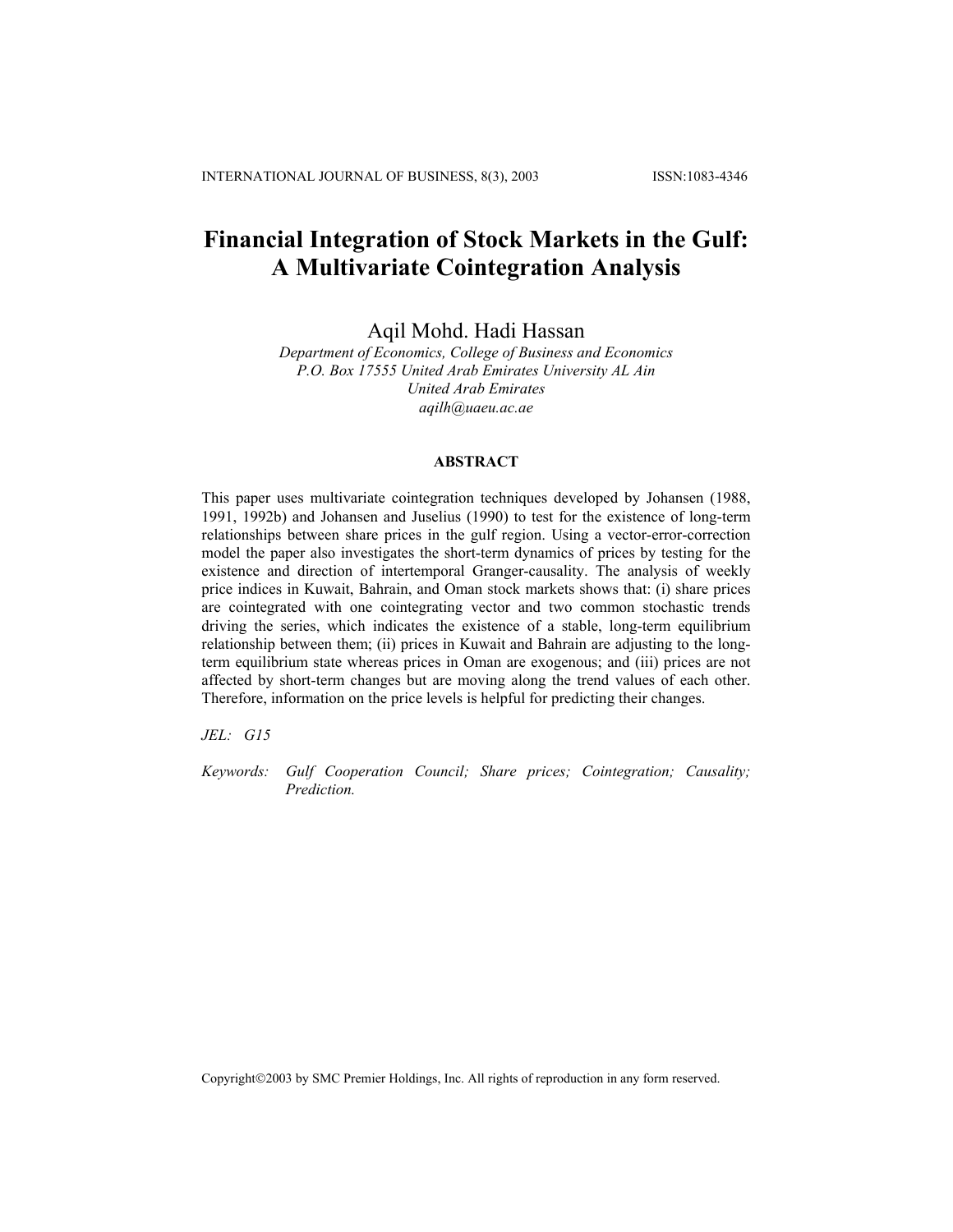336 **Hassan** 

#### **I. INTRODUCTION**

Stock markets in the Gulf Cooperation Council<sup>1</sup> (GCC, thereafter) countries have changed drastically over the last five years; privatization programs and new issues of shares have come to surface. The development in computer-based trading and the interlisting of shares on their stock markets is the concern of authorities in these countries. In the past few years there was cooperation between stock markets in the region. This cooperation has come in the form of cross listing. In March 1995, the Bahrain stock market established full linkage with Omani stock market. This gave opportunity for investors in both countries to deal in 110 listed shares. Bahrain Stock market is also considering listing other GCC companies. Kuwait stock market is not linked to any of the stock markets in the region but it has allowed GCC nationals to own shares of the Kuwaiti companies listed on the exchange, with a restriction that they cannot hold more than 49% of the total shares outstanding of banks and insurance companies.

Empirical evidence by Swanson (1987) suggests that world stock markets are becoming more integrated. This might be true for stock markets in developed countries as in United States, Japan, United Kingdom and other European countries, but to what extend this might be the case for stock markets in developing nations, especially in the gulf states where share dealings is a new phenomena. Hence, the purpose of this paper is to test the efficient market theory<sup>2</sup>, i.e., to investigate empirically the existence of long-term relationships between share prices in the GCC stock markets. For this we use recent multivariate cointegration techniques developed by Johansen (1988, 1991, 1992b) and Johansen and Juselius (1990). In addition, short-term relationships are investigated using the Granger-causality test. As Granger (1986, 1988) points out, if two variables are cointegrated then granger-causality must exist in at least one direction.

It has been well established in the literature that international stock markets are becoming more integrated, and equity prices on these markets are exhibiting long-run relationships. This is due to the increasing liberalization and globalization of capital markets. Numerous numbers of studies has tested the relationships among international stock markets, however, most of these studies focused on highly developed stock markets in USA, London, Japan, Germany, Australia, Singapore and Hong Kong. For example, Chou et al (1984) base their work on weekly data of the stock market indices of the United States, the United Kingdom, Japan, France, Germany and Canada. Moreover, Kwan et al (1995), base their study on the monthly data drawn from nine major stock market indices of Australia, Hong Kong, Japan, Singapore, South Korea, Taiwan, the United Kingdom, Germany and the United States. This study departs from previous studies by focusing on newly developed stock markets. It looks at three Arabian Gulf stock markets, namely Kuwait, Bahrain and Oman. Since these countries are members of the GCC, their stock markets may exhibit some kind of relationship. As one of GCC's main objectives is to work towards economic integration of its states and to form a single market. They have opened their economies to each other and allowed ownership of assets in any member country to all nationals of the GCC countries. They also agreed to coordinate in their economic policies to achieve economic integration.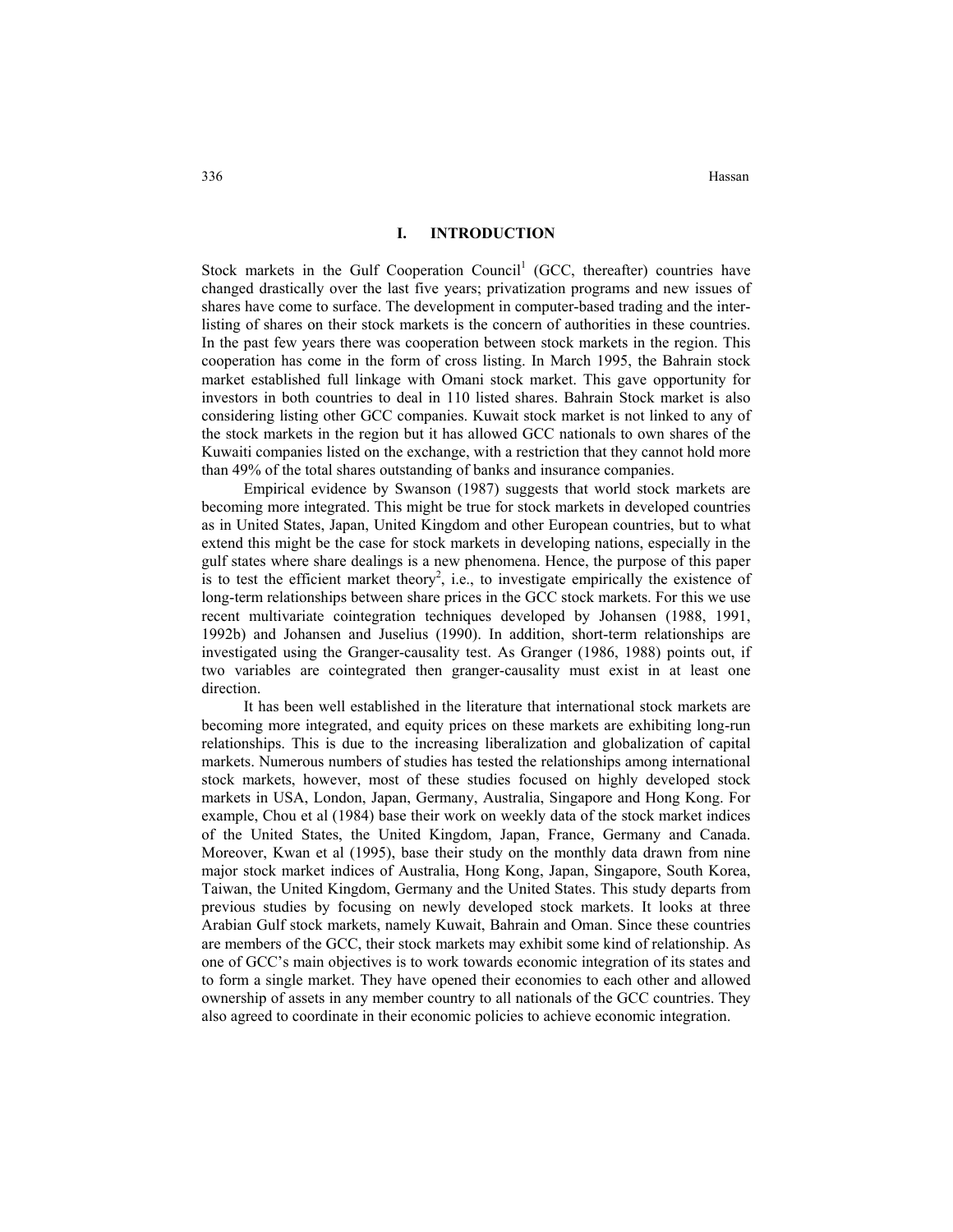The paper is organized as follows. Section II gives a brief description of the stock markets in the GCC countries. Section III describes the data and the econometric methodologies used in testing the relationship between the markets. Section IV discusses the main empirical results and the conclusion is presented in section V.

## **II. GCC STOCK MARKETS: AN OVERVIEW**

During the 1980's and 1990's financial services developed an increasingly important role in the GCC countries. This has come as a result of these countries being engaged in commercial oil production, which accumulated large amount of oil income. This development gave an impetus to the development of financial institutions in these countries. Cooperative efforts have so far been made to develop interaction and integration between their respective economies, but coordination efforts ought to be further strengthened by developing the local capital markets and encouraging the interlisting of domestic companies.

Most GCC countries have similar financial systems, which mainly consist of the central bank, commercial banks, insurance companies, stock broking firms, stock exchanges, etc. However, Kuwait, Bahrain and Oman are the only countries in the region with formal stock markets. Plans for organized stock markets in other GCC countries have been in the making for several years. But due to the lack of general public awareness and sophistication with regard to stock issuance and trading and the small potential markets resulted in little interest in developing formal markets. Also, most of the GCC stock markets are relatively small and virtually closed to foreign investors, leading to block of foreign portfolio investment inflows. However, this is rapidly changing. For example, in recent years resident expatriates are allowed to invest in funds especially founded to deal in domestic stock markets.

The six GCC countries are characterized by being capital surplus open economies, in the sense that there are no exchange and capital flow restrictions, which are helpful to capital markets development. Their currencies are stable to each other as most of them are pegged to the US dollar with the exception of Kuwaiti Dinar, which is determined on the basis of a weighted basket of currencies of Kuwait's major trading partners with the US dollar having the greatest weight.

The stock markets of the GCC countries are still small; by 1996 the number of listed companies reached 292 with total market capitalization equivalent to US \$66.7 billion and annual turnover of US \$9.3 billion<sup>3</sup>. By year 2000 total market capitalization for the six stock markets in the GCC countries amounted to around US \$145. Bahrain's stock market, which was opened in 1989, is considered to be the most advanced in the region. Forty one companies are listed on the exchange, with total capitalization of US \$6.6 billion in 2000. The Bahrain Stock Market is open partially to foreign investors, as their holdings cannot exceed 1% of the shares of any given company.

Kuwait stock market is the oldest in the region; officially it was opened in 1977. The number of companies listed on the exchange decreased from 54 before the Iraqi invasion to 48 at the end of 1994 then increased to 86 by the end of 2000, with total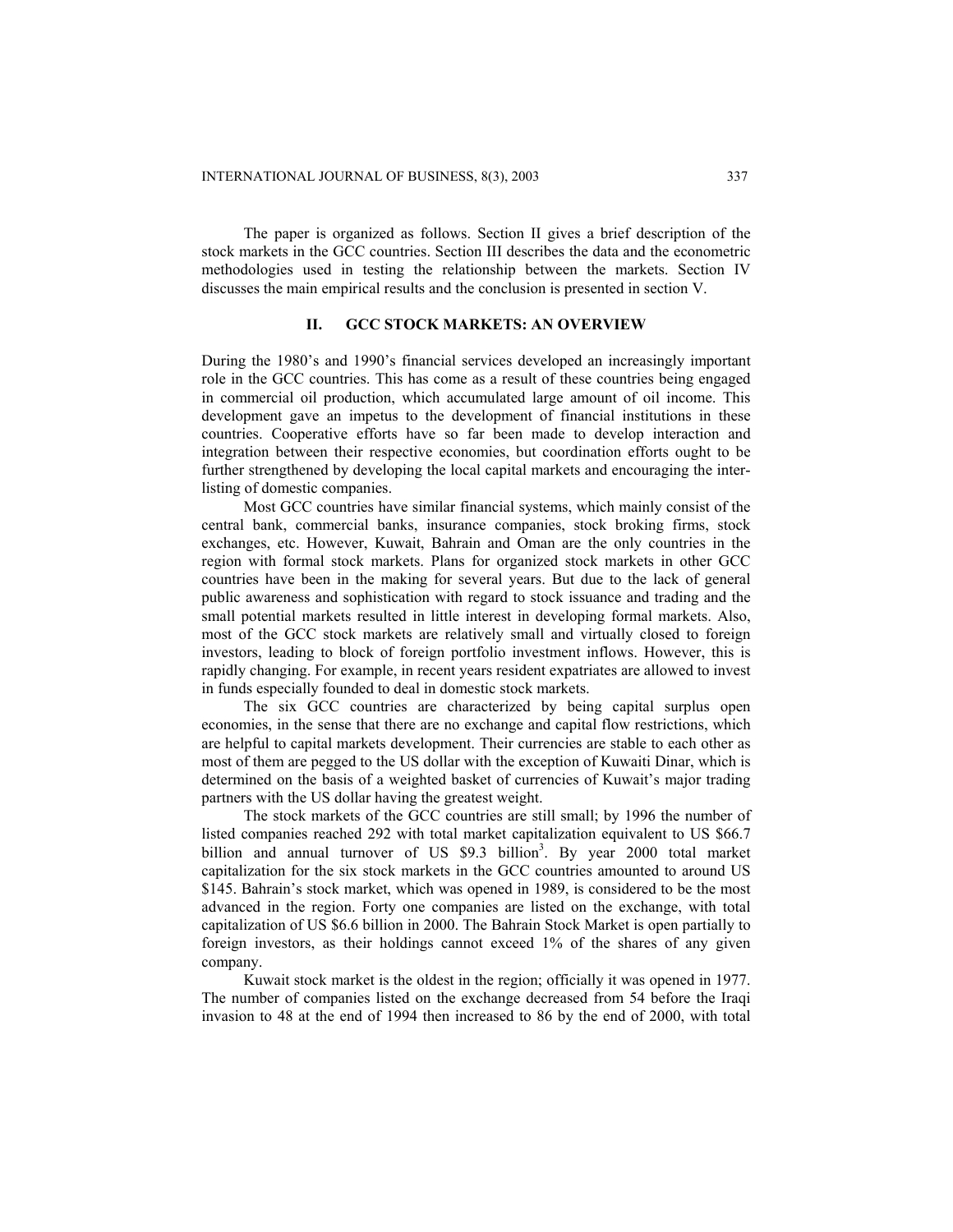market capitalization of US \$19.8 billion. Despite its small size, the Kuwaiti stock exchange is one of the most dynamic in the world; turnover sometimes exceeds that of the London stock exchange.

Oman's stock market was established in May 1989. By the end of 2000, the number of listed companies was 131 with total capitalization estimated at about US \$3.5 billion. The market performed well in 1996, with a rise of 26% in the market index. Foreign investors can invest in the Omani stock market through mutual fund with a maximum holding of 49% of this mutual fund. To boost its stock market, Omani government initiated a large-scale program of privatization; by 1994 US \$250 million was raised (Eissa, 1997).

Qatar has approved plans to set up an official stock exchange. The obstacle in this country is that there are not many companies and ownership of shares usually is in the hands of government or few individuals. There are only around 20 banks and companies trading in the market with very low turnover.

Saudi Arabia has the largest stock market in the region in terms of capitalization, which was US \$39 billion at the end of 1996 and has increased to US \$73 billion in 2000, with 75 companies listed on the exchange. Only nationals can acquire and trade in shares. Recently, other GCC nationals were allowed to trade and own Saudi shares but up to 25% of the capital. All trading in the Saudi shares are done through banks, which act as brokers as required by the monetary authority. In 1990, a computerized screening system was developed to facilitate the trading under the scrutiny of the central bank, Saudi Arabian Monetary Agency (SAMA).

The United Arab Emirates (UAE) has established its official stock market in 1999. There are only around 20 active shares listed in the market, although there are more than 80 companies eligible to be listed. The market capitalization stood at around US \$29 billion in 2000. The volume of trade and turnover are very low in the UAE market and this is due to the fact that the government owns a large percentage of shares in the companies (sometime reaches up to 80%) and also due to restriction of dealings to nationals.

#### **III. DATA AND ECONOMETRIC METODOLOGY**

The Arab Monetary Fund, department of capital markets, has provided the data used in the study. The department has built a database for 9 stock markets in the Arab region. Our choice of the data was limited to GCC countries; this left us with four countries with official stock markets, namely, Kuwait, Oman, Bahrain and Saudi Arabia in the data base. Unfortunately, we had to choose only three of the four counties, Kuwait (K), Oman (O) and Bahrain (B), because they had full weekly share price indices ranging from October 1994 to August 2001.

Our study of testing whether there is a long-run statistical relationship among Gulf stock markets depends on the methods of Johansen's cointegration analysis. The idea for the analysis is that if two series each follow upward trend, then, in general, they will diverge in the long run. The exception to this is when there is functional relationship between the variables such that the residual from this relationship is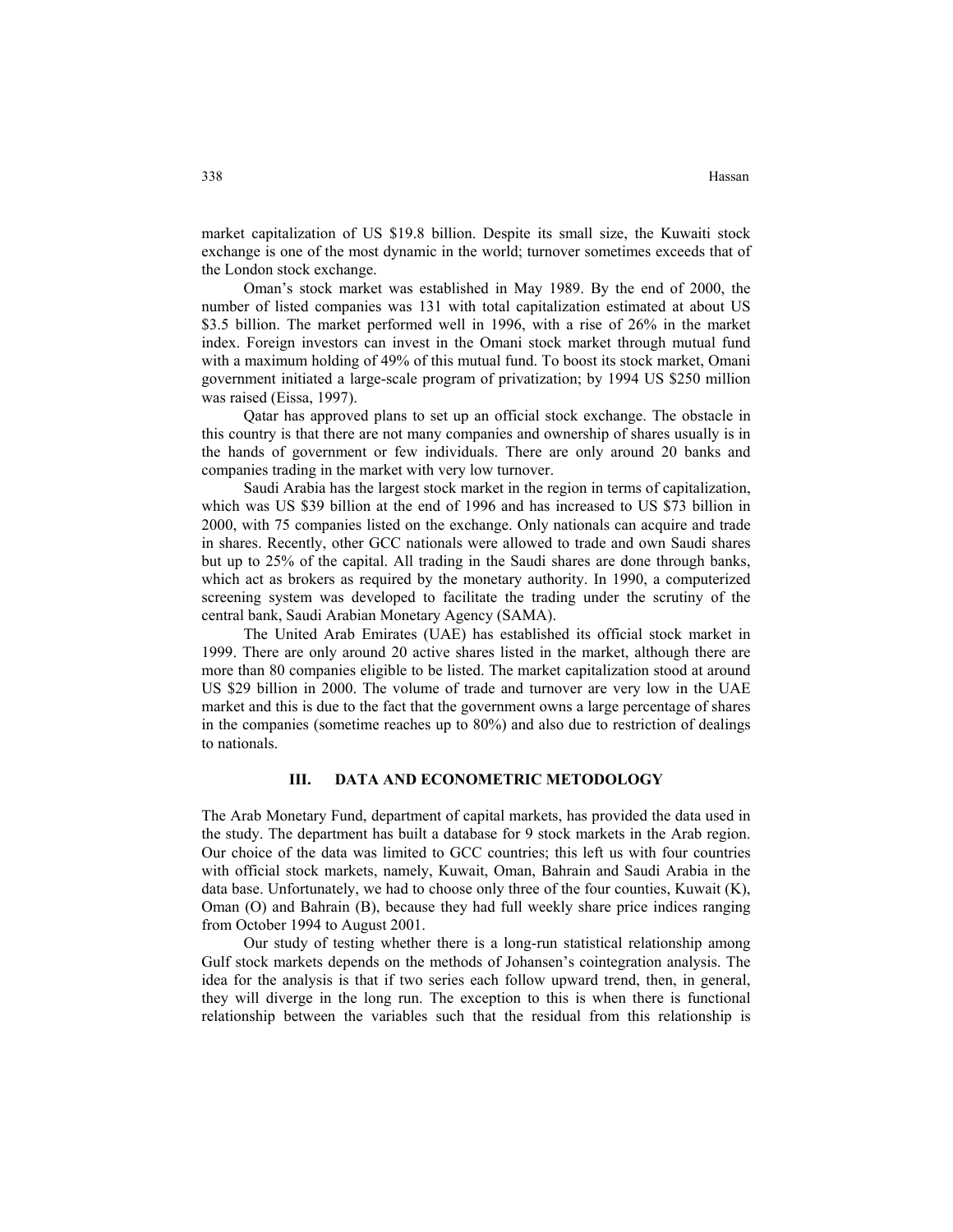stationary. In this case, the variables are said to be cointegrated. Our approach will comprise of two parts: (1) testing for a unit root in each share price indices, and (2) testing for the number of cointegrating vectors in the systems of share prices, provided the null hypothesis of a unit root for every stock market price index is not rejected.

The test used to investigate the existence of unit roots in the level variables as well as in their first differences are the augmented Dickey-Fuller (ADF) test [Dickey and Fuller, (1979, 1981)] and Phillips and Perron (P-P) test [Phillips and Perron (1988)]. These tests are based on the following two regressions:

$$
\Delta x_{it} = \mu + \alpha x_{it-1} + \sum_{j=1}^{m} b_j \Delta x_{it-j} + \varepsilon_{it}
$$
 (1)

and the second unit root test which allows for the existence of a deterministic trend

$$
\Delta x_{it} = \mu + \beta T + \alpha x_{it-1} + \sum_{j=1}^{m} b_j \Delta x_{it-j} + \varepsilon_{it}
$$
 (2)

where  $x_t$  is the share price series,  $\varepsilon_t$  is the residual term and T is a time trend. The null hypothesis is that the variable under consideration has a unit root. In each case the lag-length is chosen by minimizing the final prediction error (FPE). We also tested for the tenth order serial correlation in the residuals of each regression using the Ljung-Box Q statistics.

The next stage in the analysis is to test for the presence of cointegration in the three-variable vector of share price indices. We employ the approach of Johansen (1988) and Johansen and Juselius (1990). Their approach is to consider the vector autoregressive (VAR) model of the form

$$
X_t = \mu + \Phi_1 X_{t-1} + \Phi_2 X_{t-2} + \dots + \Phi_k X_{t-k} + \eta_t, \quad t = 1, 2, \dots, T. \tag{3}
$$

where  $X_t$  is a 3 x 1 vector containing logarithm of share price indices of Bahrain (B), Kuwait (K), and Oman (O). Suppose that all share price series are I(0) after applying the differencing filter once. If we exploit the idea that there may exist co-movements of these variables and possibilities that they will trend together towards a long-run equilibrium state, then by the Granger representation theorem, we may posit the following testing relationships that represent a vector error-correction (VEC) model

$$
\Delta X_t = \mu + \Gamma_1 \Delta X_{t-1} + \Gamma_2 \Delta X_{t-2} + \ldots + \Gamma_{k-1} \Delta X_{t-k+1} + \Pi X_{t-k} + \eta_t, \quad t = 1,...,T \tag{4}
$$

where  $\Delta X_t$  is the vector of first differences of the variables, the Γ's are estimable parameters,  $\Delta$  is a difference operator,  $η_t$  is a vector of impulses which represent the unanticipated movements in  $X_t$ , with  $\eta_t \sim \text{niid}(0, \Sigma)$  and  $\Pi$  is the long-run parameter matrix. With r cointegrating vectors  $(1 \le r \le 3)$ ,  $\Pi$  has rank r and can be decomposed as  $\Pi = \alpha \beta'$ , with  $\alpha$  and  $\beta$  both 3 x r matrices.  $\beta'$  s are the parameters in the cointegrating relationships and  $\alpha$  are the adjustment coefficients which measure the strength of the cointegrating vectors in the VEC model. Attention focuses on the long-run parameter matrix Π. The Johansen (1988, 1991) approach estimates the long-run or cointegrating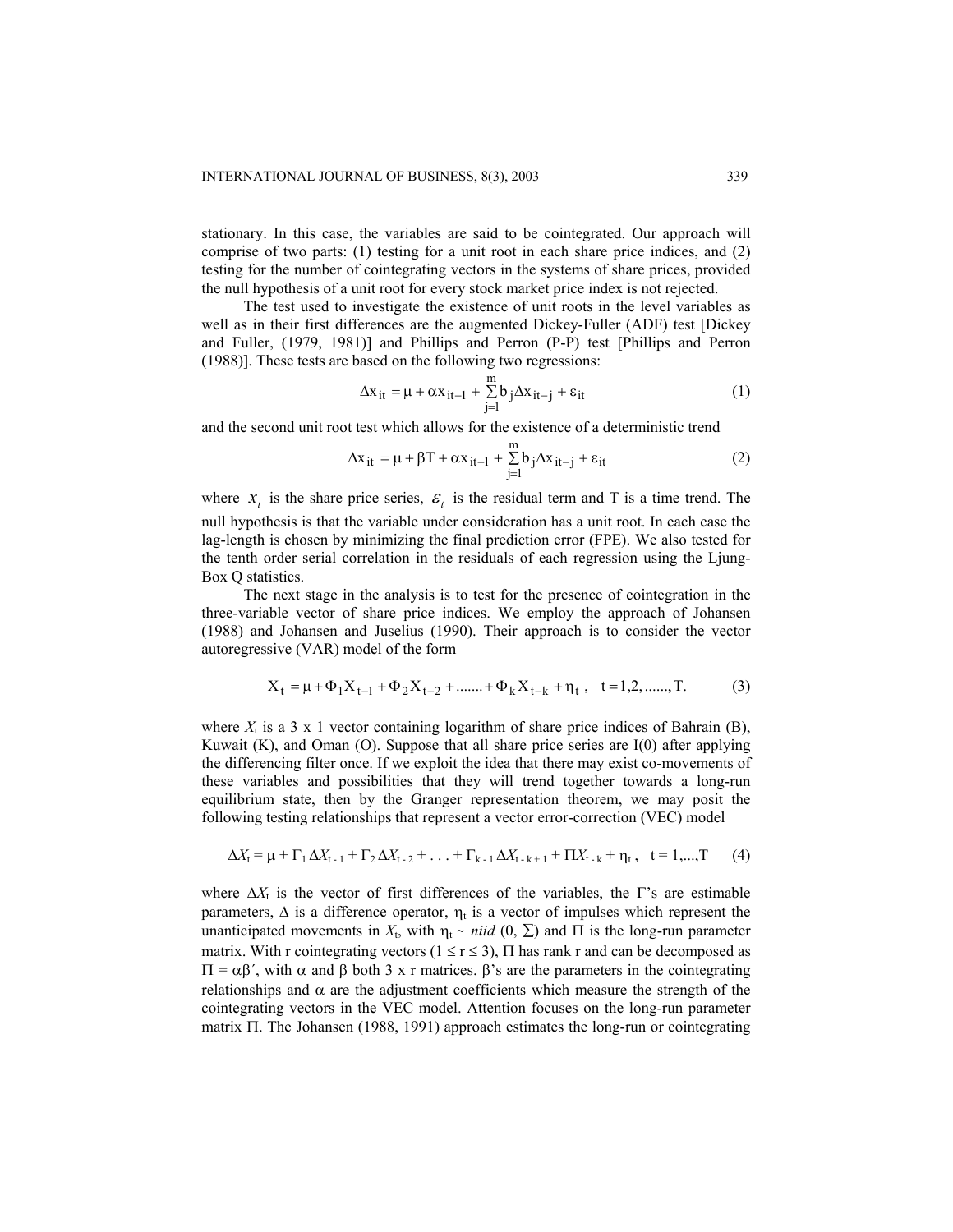relationships between the non-stationary variables using a maximum likelihood procedure which tests for the cointegrating rank r and estimates the parameters β of these cointegrating relationships. As proved in Johansen (1991, 1992b), the intercept terms in the VEC model should be associated with the existence of a deterministic linear time trend in the data. If, however, the data do not contain a time trend, the VEC model should include a restricted intercept term associated to the cointegrating vectors.

The VEC model describes how the system is adjusting in each time period towards its long-run equilibrium state. Since the variables are supposed to be cointegrated then, in the short-term, deviations from this long-run equilibrium will feed back on the changes in the dependent variables in order to force their movements towards the long-run equilibrium state. Hence the cointegrating vectors from which the error-correction terms are derived are each indicating an independent direction where a stable, meaningful long-run equilibrium state exists. The coefficients of the errorcorrection terms, however, represent the proportion by which the long-run disequilibrium in the dependent variables is corrected in each short-term period.

The cointegration methodology pioneered by Granger (1986), Hendry (1986) and Engle and Granger (1987) opened a new channel towards testing for Grangercausality.<sup>4</sup> As Granger (1986, 1988) pointed out, if two variables are cointegrated then Granger-causality must exist in at least one direction. This result is a consequence of the relationships described by the error-correction model. Since the variables may share common stochastic trends, then the dependent variables in the VECM must be Grangercaused by lagged values of the error-correction terms which themselves are functions of the lagged values of the level variables. Hence, the temporal Granger-causality between the variables can be investigated by applying a joint F-test or Wald  $\chi^2$  test to the coefficients of each explanatory variable in the VECM. Therefore we consider that a variable Granger-causes the other if it helps predict its future values.

## **IV. EMPIRICAL RESULTS**

Unit root tests are presented in Table 1. The second and the third columns of the table report tests of stationary about a non-zero constant. As shown in the first half of the table, the null hypothesis that the level variables contain unit roots cannot be rejected by both tests. We then test for stationarity around a deterministic linear time trend. The results of these tests are reported in the last two columns of table 1. Again the null hypothesis that each of the time series has a unit root cannot be rejected. The bottom half of table 1 reports results of testing for unit roots after differencing the data once, that is, the return on holding shares. Both tests reject the null hypothesis. Since the data appear to be stationarity in first differences, no further tests are performed.

The results of table 1 are consistent with the null hypothesis that the level variables are each integrated of order one. We now proceed to the second phase of the test, the possibility that there are long-term equilibrium relationships among stock markets in the Gulf using cointegration test on the set of all three stock market indices.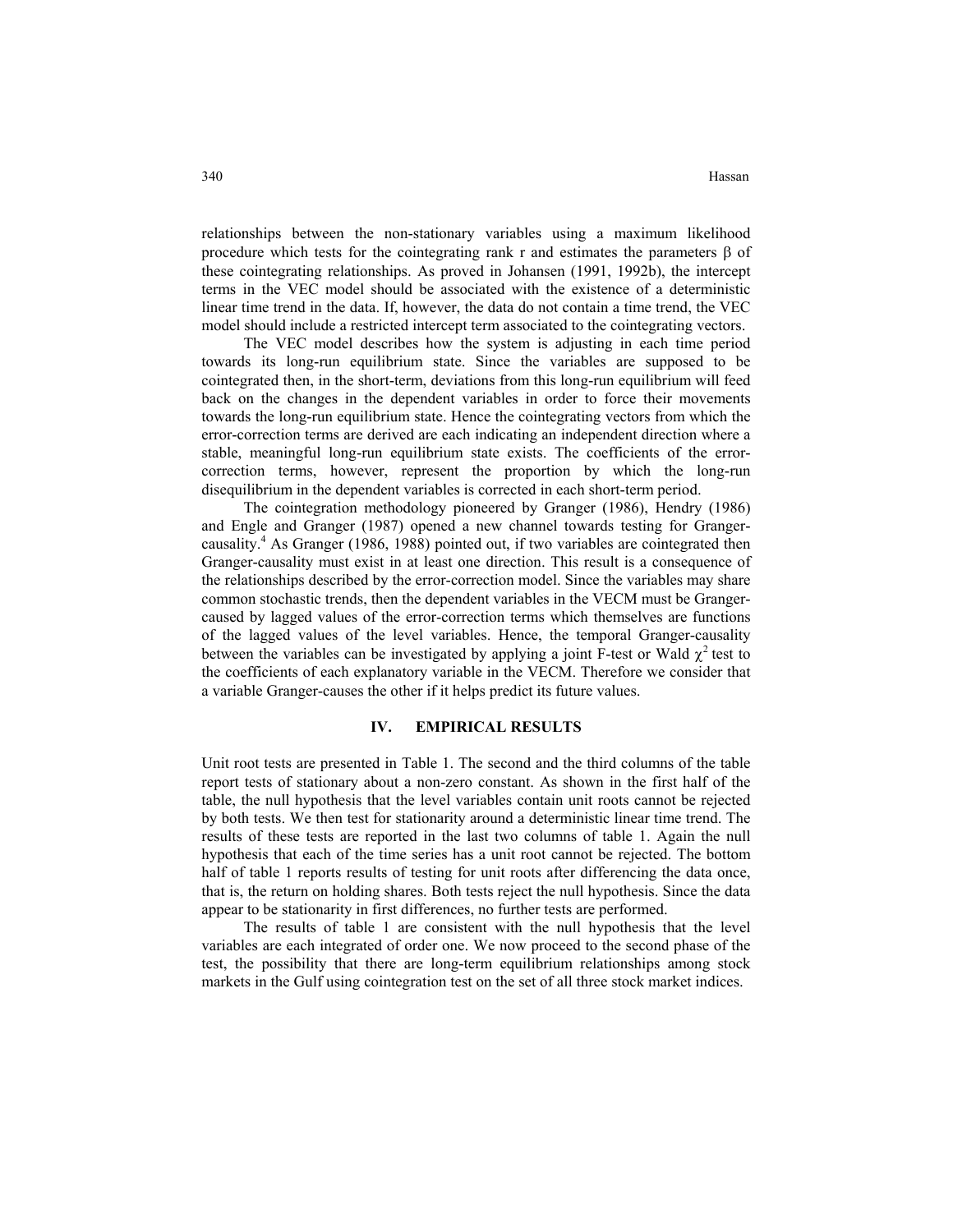|                    |           | Stationarity Around a Non-Zero Mean |          | Stationarity Around a Linear Trend |  |
|--------------------|-----------|-------------------------------------|----------|------------------------------------|--|
| Variable           | ADF       | $P-P$                               | ADF      | $P-P$                              |  |
| $B_t$              | $-1.113$  | $-1.497$                            | $-0.897$ | $-1.451$                           |  |
| $K_t$              | $-1.266$  | $-1.524$                            | $-1.314$ | $-1.577$                           |  |
| $O_t$              | $-1.017$  | $-0.773$                            | $-1.236$ | $-1.030$                           |  |
|                    |           |                                     |          |                                    |  |
| $\Delta B_t$       | $-10.751$ | $-34.723$                           |          |                                    |  |
| $\Delta K_t$       | $-8.329$  | $-23.110$                           |          |                                    |  |
| $\Delta O_t$       | $-7.382$  | $-19.881$                           |          |                                    |  |
|                    |           |                                     |          |                                    |  |
| 5% critical values | $-2.868$  | $-2.868$                            | $-3.422$ | $-3.422$                           |  |

**Table 1** Test results for unit roots

**Table 2** Testing the rank of Π

|                       |                       | Trace |       |                |                    | $\lambda_{\text{max}}$ |       |           |
|-----------------------|-----------------------|-------|-------|----------------|--------------------|------------------------|-------|-----------|
| H <sub>0</sub>        | H1                    | Stat. | 90%   | H <sub>0</sub> | H1                 | Stat.                  | 90%   | $\lambda$ |
|                       | $r=0$ $r\geq 1$       | 32.86 | 31.88 |                |                    | $r = 0$ $r = 1$ 17.50  | 14.09 | 0.0399    |
|                       | $r \leq 1$ $r \geq 2$ | 15.36 | 17.79 |                | $r \leq 1$ $r = 2$ | 9.51                   | 10.29 | 0.0219    |
| $r \leq 2$ $r \geq 3$ |                       | 5.85  | 7.50  | $r \leq 2$     | $r = 3$            | 5.85                   | 7.50  | 0.0135    |

Before applying the Johansen procedure to estimate  $\alpha$  and  $\beta$ , it is necessary to determine the lag length, k, of the VAR, equation (1), which should be high enough to ensure that the errors are approximately white noise, but small enough to allow estimation. For this we used the Akaike's Final Prediction Error (FPE) and selected K= 6.

The results of testing for the number of cointegrating vectors are reported in table 2, which presents both the maximum eigenvalue ( $\lambda_{\text{max}}$ ) and the trace statistics, the 10 percent critical values as well as the corresponding  $\lambda$  values. This test is performed using a restricted formulation of the VAR model that assumes absence of a deterministic time trend in the data. From Table 2 we can see that both tests yield the same result that suggests the existence of one cointegrating vector and, hence, there are two common stochastic trends driving the series. Since the results above assume absence of a linear time trend in the data, we now test the cointegration rank and the existence of a time component jointly using the Johansen (1992b) trace test. The procedure of this test is as follows: Let  $M_{i,j}$  denote the combination of rank and deterministic component where i is the rank ( $i = 1, ..., 3$ ) and j is the model,  $j = 0$  is the model with no time trend in the data and  $j = 1$  is the model with a time trend in the data. We start from the most restricted model  $M<sub>0, 0</sub>$  and compare the trace test statistic to the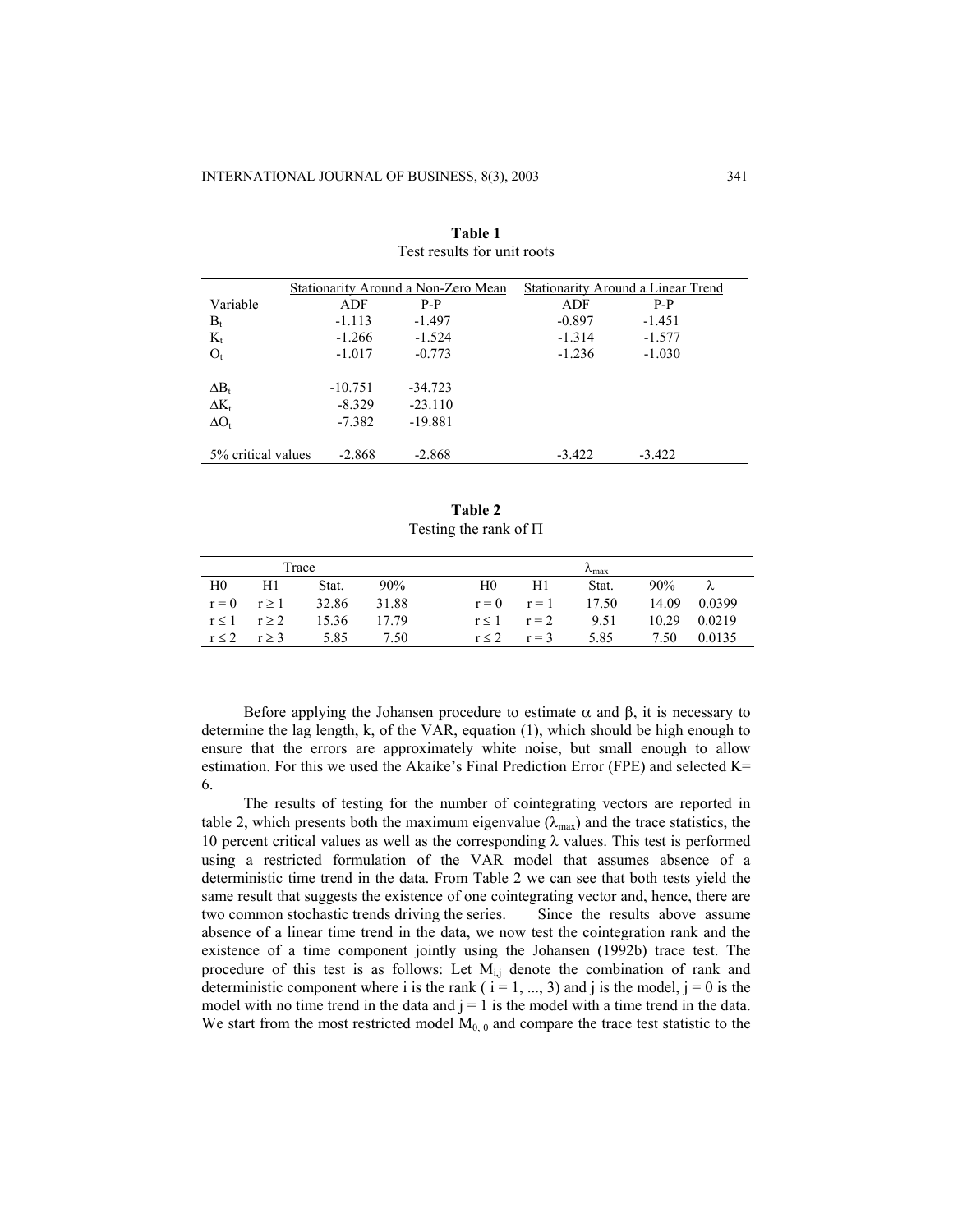corresponding critical value. If the model is rejected we keep the rank assumption and change the model of the deterministic trend to the next one. So we continue to model  $M<sub>0, 1</sub>$ . If this model is also rejected we change the rank to  $i = 1$  and go through the same procedure for  $j = 0$  and  $j = 1$ . We keep changing i and j until the first time the joint hypothesis is accepted.

The results of this test are reported in Table 3 where we can see that model  $M_{1,0}$ is the one consistent with the data. Thus, we conclude that the rank is equal to one and that the data do not contain a deterministic linear time trend. Therefore, we use a restricted intercept in the VAR and one cointegrating vector.

| Specification                         | Trace | 90%   | Decision |
|---------------------------------------|-------|-------|----------|
|                                       | 32.86 | 31.88 | Reject   |
| $\mathbf{M}_{0,0}$ $\mathbf{M}_{0,1}$ | 32.47 | 26.70 | Reject   |
| $M_{1,0}$                             | 15.37 | 17.79 | Accept   |

**Table 3** Joint determination of the rank and the deterministic component

| Table 4<br>$\alpha$ and $\beta$ vectors |          |            |  |  |
|-----------------------------------------|----------|------------|--|--|
|                                         |          |            |  |  |
| $B_t$                                   |          | $-0.007$   |  |  |
|                                         |          | (2.882)    |  |  |
| $K_t$                                   | $-1.729$ | 0.007      |  |  |
|                                         | (3.093)  | $(-2.872)$ |  |  |
| $O_t$                                   | $-0.722$ | $-0.001$   |  |  |
|                                         | (0.731)  | $(-0.255)$ |  |  |
| Constant                                | 184.79   |            |  |  |

Note: T-ratios are in parentheses.

The estimates of  $\beta$  and  $\alpha$  from model M<sub>1,0</sub> are presented in Table 4. From the  $\alpha$ vector one quickly notices that the coefficients on the cointegrating vector in the ∆O equation is small and insignificant. Moreover, testing for exogeneity of the variables, we fail to reject the hypothesis for Oman with likelihood ratio of 0.03 compared to  $\chi^2(5) = 3.84$ . The test is rejected for both of Bahrain and Kuwait with likelihood ratio tests of 5.04 and 5.08 respectively.

The results of cointegration suggest that Kuwait and Bahrain have a meaningful, stable long-term relationship. In this section we test whether variables are related in the short-run. For this we test for the existence of Granger-causality. Table 5 presents the results of testing for Granger-causality between changes in the variables based on the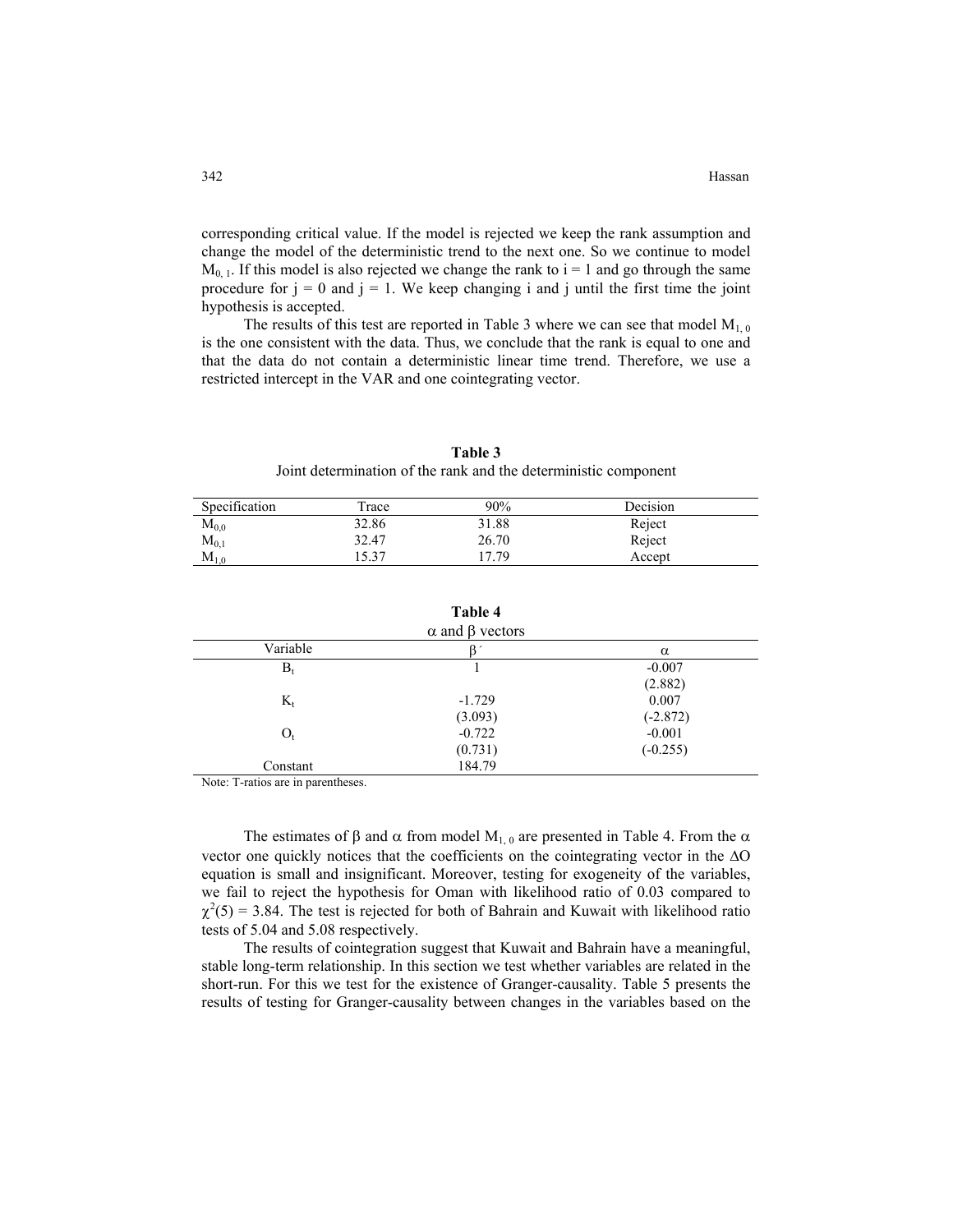exogeneity of Oman. The flow of causality in this table is going from the variables in the first column to the variables in the first row.

| Table 5                            |
|------------------------------------|
| Test results for Granger-causality |

| Variable     | ΔВ                       | ΔN.                      | ΔU                       |
|--------------|--------------------------|--------------------------|--------------------------|
| ΔB,          | $\overline{\phantom{a}}$ | 1.138                    | 0.755                    |
| $\Delta N_t$ | 0.434                    | $\overline{\phantom{a}}$ | 1.063                    |
| $\Delta O_t$ | 0.452                    | 5.534*                   | $\overline{\phantom{0}}$ |

\* Significant at the 5% critical value.

The results of Table 5 indicate that, in the short-term, the variables do not Granger-cause each other at any level of significance, except for the case of Oman, which causes Kuwait. Hence there is no significant short-term relationship between the variables. Given the result that Kuwait and Bahrain are cointegrated and are adjusting to the long-term equilibrium state, we can conclude that their short-term changes are affected only by their trend values. Hence they are adjusting only to their long-run equilibrium relationship. Therefore prediction of price changes in one market based on information from the other is made possible through the long-term relationship between the levels of the variables.

## **V. CONCLUSIONS AND POLICY IMPLICATIONS**

This paper investigated the intertemporal interactions among share prices in three Gulf Cooperation (GCC) countries' stock markets, namely in Kuwait, Bahrain and Oman. Using a vector-error-correction (VEC) approach and the Johansen technique of multivariate cointegration, we estimated the long-term relationship among share prices drawn from stock markets in these countries. We also tested for the existence of shortterm relationships using the concept of causality.

Using weekly data the analysis shows that share prices in Kuwait and Bahrain are cointegrated with one cointegrating vector, which means the existence of a stable, meaningful long-term relationship between share prices in these two countries. However, share prices in Oman are found to be exogenous in the system. In the shortterm, share prices are not adjusting to changes in each other, but moving along the trend values. Hence prediction of future movements in share prices can only use information on price levels and the long-run relationship.

Policy implications of our analysis indicate that investors in the Gulf region can have potential benefits from investing in other stock markets. The study shows that investors in Kuwait can benefit, at least in the long run, from information available in Bahrain Stock Market and vise versa. Hence these markets achieve a greater efficiency by removing restrictions on the ownership at least for the GCC nationals, and this, in turn, will provide a greater opportunity for investors to diversify their portfolios.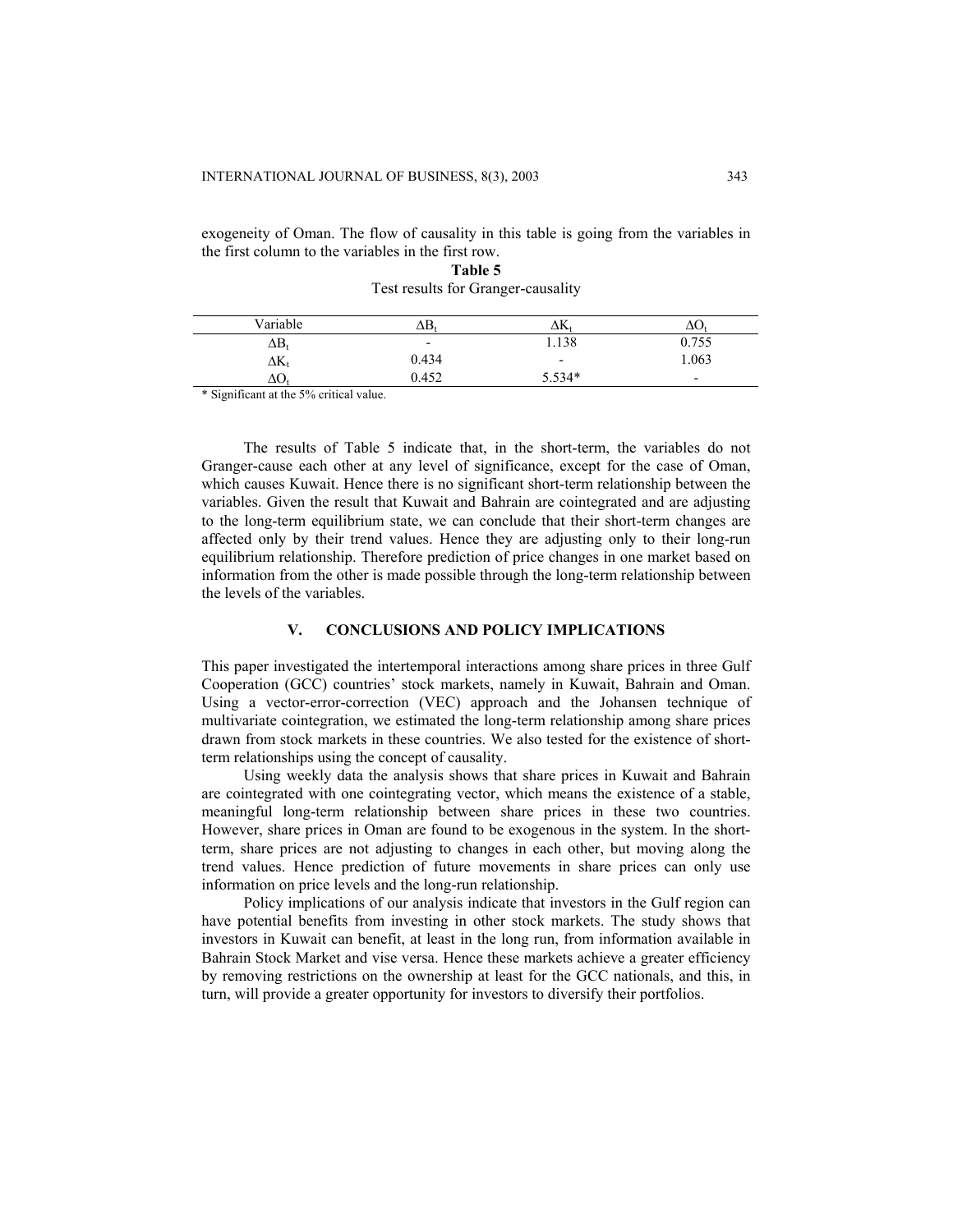Moreover, more liberalization is needed for the GCC countries to reach their objectives of a single market. If the GCC countries would like to move towards a single market economy and establish a single stock market in the region, then they should put more emphasis on the liberalization of their domestic stock markets and coordinate their economic and financial policies toward financial integration within the GCC countries. The base for a single market exists in these countries, as all these countries have similar political, social, economical environments. For example, no restrictions on fund transfers, their currencies are pegged to the US dollar, and therefore no currency risk will be faced by national and international investors.

GCC states must also look into the possibility of liberalization of their stock markets to foreign investors. As international liberalization is eminent, stock markets around the world are becoming more open to foreign investors. The GCC countries, therefore, must coordinate their economic and financial policies toward integrating their markets with other markets outside the GCC, especially the Middle East. Only two of the six GCC countries have fully opened their markets to foreign investor, Bahrain and Oman, Kuwait is partially open, while Saudi Arabia is closed to foreign investors, they can only deal through mutual funds designed especially for foreigners. The United Arab Emirates allows only foreigners to deal in only one single company, with a maximum ownership of 20%. Qater allows foreigners to deal in two companies. Opening GCCs' economies can increase the ability of domestic companies to compete in international markets, which may decrease the dependency of these economies on oil and oil products, which, in turn, minimizes the impact of oil shocks. Oil revenue has always been a driven force to the activities of stock markets in the GCC countries. A high correlation exists between share prices and oil prices, and it seems that this will continue in the near future, as most of these economies are oil dependent, and are heavily investing in petrochemical industries.

As a matter of fact, the GCC economies have reached a point where there is a need to review most of economic policies towards foreign investors in order to minimize the impact of oil shocks and also to face the requirement of WTO when it is effected.

### **ACKNOWLEDGEMENT**

The author is indebted to Khalifa H. Ghali, Department of Economics, Kuwait University and Mouawiya Al Awad, Department of Economics, UAE University for helpful comments.

#### **NOTES**

1. The Gulf Cooperation Council (GCC) was established in 1981 and it includes six countries, namely, Saudi Arabia, Kuwait, Oman, United Arab Emirates, Qatar and Bahrain.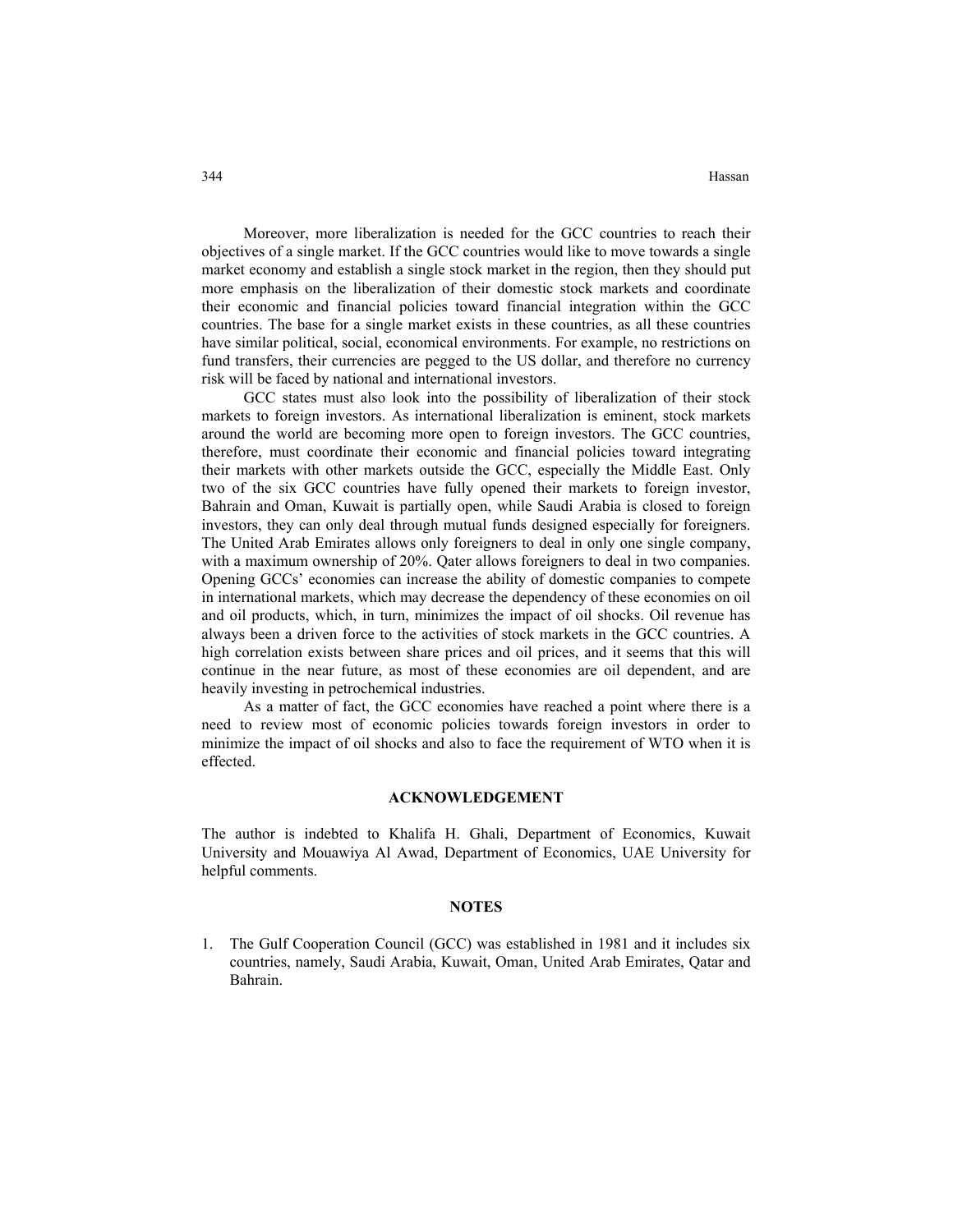- 2. Efficient market theory in the weak-form assumes that the only information of interest is past share prices. See Fama (1965,1970) for a review of the efficient market theory.
- 3. For an overview of stock markets in the Arab world see AMF (1997,2001) and Azzam (1995).
- 4. Causality is a subject of great controversy among economists. See Zellner (1988) for a detailed discussion of this issue. Interested readers could also refer to a supplementary issue of the *Journal of Econometrics*, September-October 1988, which includes studies discussing the subject. This paper uses the concept of causality in the probabilistic sense rather than in the deterministic sense. Moreover, causality defined here is in the Granger temporal, rather than the structural sense.

## **REFERENCES**

- Arab Monetary Fund (AMF), 1997, "Arab Capital Markets: Establishment and Development, Special Issue," *AMF Publications,* Abu Dhabi, UAE.
- Arab Monetary Fund (AMF), 2001, "Arab Capital Markets Data Base, 3rd quarter," *AMF Publications,* Abu Dhabi, UAE.
- Azzam, H. T., 1995, *Capital Markets in the Arab World,* The National Us-Arab Chamber of Commerce publication, Washington D. C.
- Chou, R. Y., Victor K. Ng and Lynn K. Pi, 1994, "Cointegration of International Stock Market Indices," *Working Paper: International Monetary Fund*, WP/94/94.
- Dickey, D. A. and Fuller, W. A., 1979, "Distribution of the Estimators for Autoregressive Time Series with a Unit Root," *Journal of the American Statistical Association*, 74, 427-31.
- Dickey, D. A. and Fuller, W. A., 1981, "Likelihood Ratio Statistics for Autoregressive Time Series with a Unit Root," *Economietrica*, 49, 1037-72.
- Dickey, D. A., Jansen, D. W. and Thornton, D. L., 1991, "A Primer on Cointegration with an Application to Money and Income," *Federal Reserve Bank of St. Louis,* 58-78*.*
- Engle, R. F. and Granger, C. W. J., 1987, "Cointegration and Error-correction: Representation, Estimation, and Testing," *Econometrica*, 66, 251-66.
- Eissa, A. R. A., 1997, "Muscat Securities Market Outperforms GCC Bourses," *Emirates Today*, 189, 16-17.
- Fama, E., 1965, "The Behavior of Stock Market Prices," *Journal of Business,* 48, 34- 104
- Fama, E., 1970, "Efficient Capital Markets: A Review of Theory and Empirical Work," *The Journal of Finance*, 25, 383-417.
- Granger, C. W. J., 1986, "Developments in the Study of Cointegrated Economic Variables," *Oxford Bulletin of Economics and Statistics*, 48, 213-28.
- Granger, C. W. J., 1988, "Some Recent Generalizations of Cointegration and the Analysis of Long-run Relationships," in R. Engle and C. W. J. Granger (eds.) *Long-run economic relationship*, Oxford University Press, Oxford.